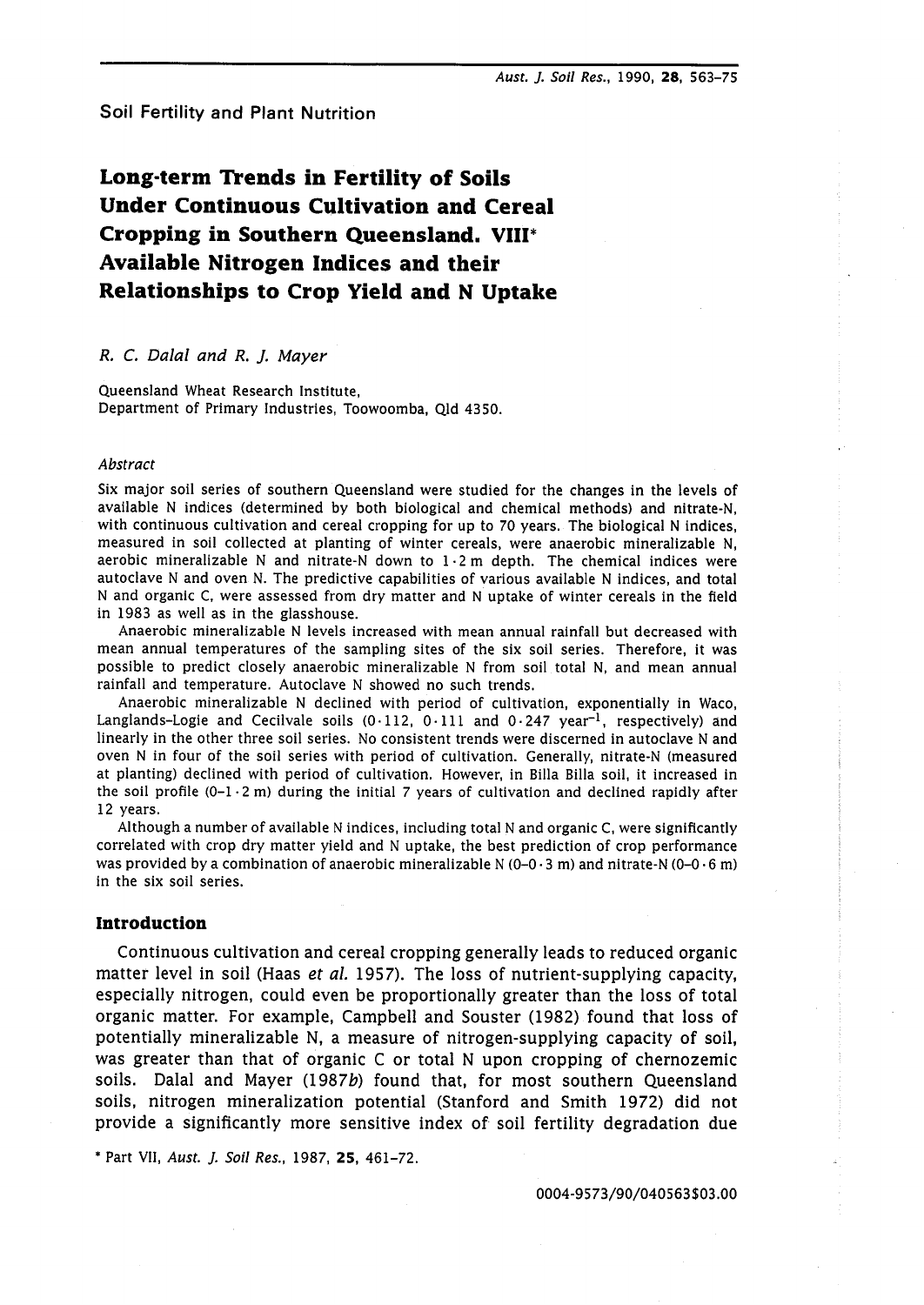to cultivation than that shown by total soil N loss. The overall decline in anaerobic mineralizable N, a biological index of available N (Keeney 1982), however, was proportionally much larger than that of organic C or total N in these soils after 20-70 years of cultivation for cereal cropping (Dalal and Mayer 1986 $a$ ). Other available N indices include aerobic mineralizable N, autoclave N (chemical index) and nitrate-N (Keeney 1982). Therefore, the objective of the present study was to compare the rates of loss in available N indices in six soil series due to cultivation and cropping for up to 70 years in southern Queensland. These indices were then compared with particle-size and light C and N fractions, and total N and organic C (Dalal and Mayer 1986b, 1986c, 1987a and 1987b) for their ability to predict responses in cereal crops, grown in the glasshouse as well as in the field.

## **Materials and Methods**

The study area (between 27° and 30°S. and 148° and 152°E.), description of soils, cultural practices, and soil sampling and analytical techniques were described by Dalal and Mayer (1986a). The number of sampling sites of virgin and adjacent cultivated soils, respectively, were 5 and 16 in Waco soil series, 6 and 12 in Langlands-Logie soil series, 7 and 12 in Cecilvale soil series, 7 and 14 in Billa Billa soil series, 6 and 16 in Thallon soil series and 5 and 13 in Riverview soil series. The overall ranges in pH values, clay and organic C contents of the six soil series  $(0-0.1 \text{ m depth})$  from virgin sites were  $6.5-8.1$ , 19-74% and 0.77-2.23%, respectively.

## Available Nitrogen Indices

#### Biological indices

Anaerobic mineralizable N. The amount of  $NH_4^+$ -N produced in soil incubated under waterlogged conditions (Waring and Bremner 1964) at 40'C for 7 days was measured to provide a biological index of available N (Keeney 1982). Briefly, 5 g of soil, previously dried at  $25^{\circ}$ C and ground to <2 mm, was carefully poured into a tube (16 by 150 mm) containing 12.5 ml of deionized **H2O.** The tube was stoppered and the submerged soil was incubated at 40°C for 7 days. Then the contents were transferred to a 100 ml glass bottle by using three 12.5 ml volumes of 2.67 M KCI, shaken for 1 h, filtered through Whatman No. 40 filter paper and the  $NH<sub>4</sub><sup>+</sup>N$  in the filtrate was determined spectrophotometrically (Crooke and Simpson 1971). The amount of NH<sub>4</sub>-N present in the pre-incubated samples, usually  $\langle 2 \text{ mg kg}^{-1} \text{ soil} \rangle$ , was subtracted from that in the incubated soil to estimate anaerobic mineralizable N.

Aerobic mineralizable N. Aerobic mineralizable N in soil was measured by the modified procedure of Stanford and Smith (1972) by incubating samples at 40°C for 2, 4, 8, 12, 16, 22 and 30 weeks, as previously described (Dalal and Mayer 1987b). Since the amount of aerobic mineralizable N produced during the first 2 weeks of incubation may have been influenced by air-drying (Standford and Smith 1972), the mineral N produced after **4** weeks of incubation was taken as aerobic mineralizable N.

### Chemical Indices

#### Autoclave N

The amount of NH<sub>4</sub>-N produced by soil suspended in a solution of  $0.01$  M CaCl<sub>2</sub> and autoclaved at 121°C for 16 h provided a chemical index of available N (Keeney 1982). Briefly, 5 g of air-dried soil, ground to <2 mm, was placed in a 28 ml McCartney bottle, 12.5 ml of  $0.01$  M CaCl<sub>2</sub> solution was added and the contents were gently mixed. The bottle was stoppered and autoclaved for 16 h at 121°C and 101 kPa pressure. After allowing the contents to cool to room temperature,  $37.5$  ml of  $2.67$  M KCl was added, and the mixture was shaken for 1 h. The contents of the bottle were then filtered and  $NH_4^+$ -N was measured in the filtrate, as for anaerobic mineralizable N.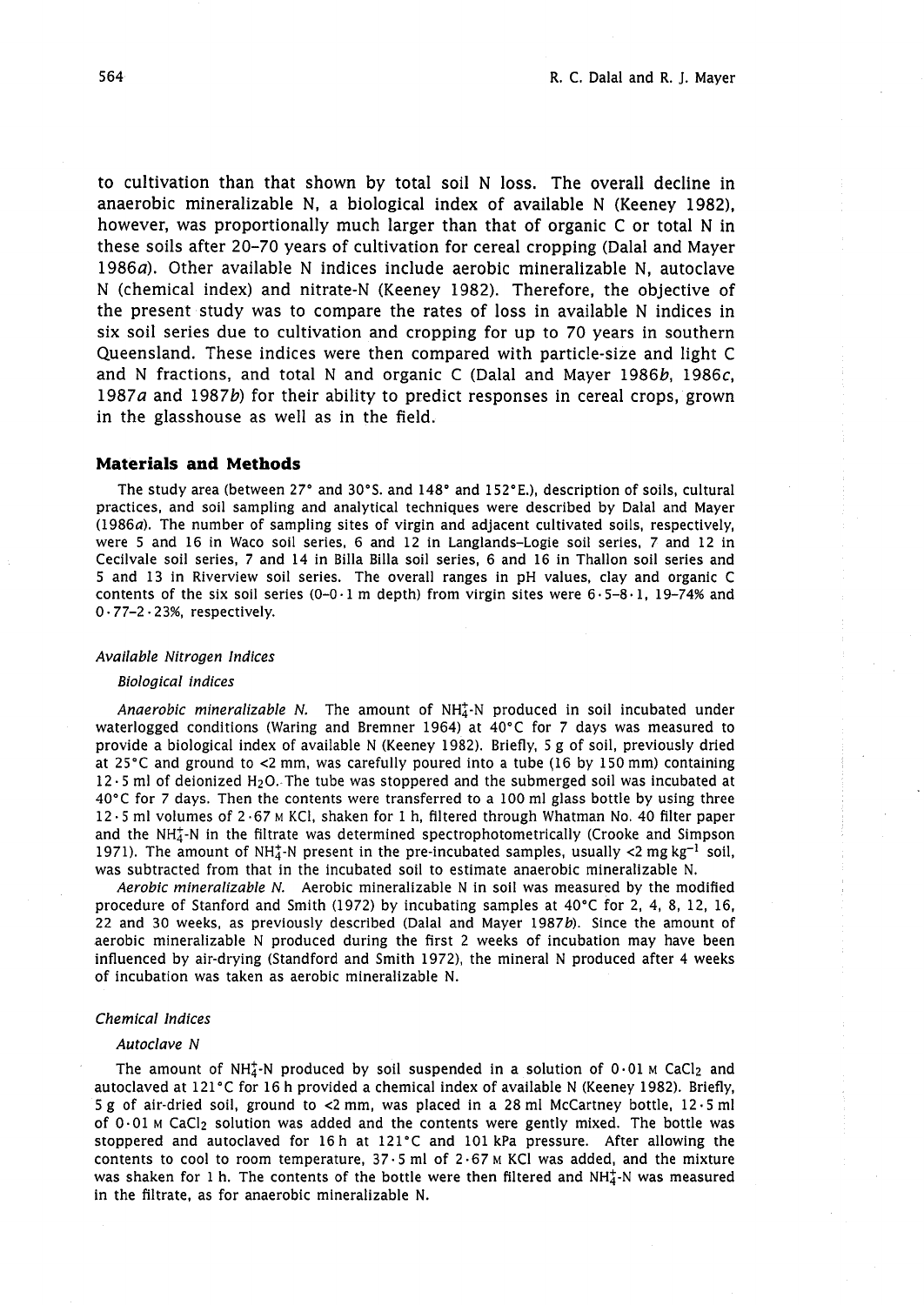#### *Oven N*

This fraction was estimated as the amount of  $NH<sub>4</sub><sup>+</sup>-N$  produced when 3 g of air-dried,  $\leq$ 2 mm soil and 20 ml of 2  $\mu$  KCl were heated in a stoppered McCartney bottle in an oven at 100'C for 4 h (Gianello and Bremner 1986). After allowing the contents to cool to room temperature, 10 ml of 2 M KC1 was added and the mixture was shaken for 1 h. The contents were filtered through a Whatman No. 40 paper, and  $NH<sub>4</sub><sup>+</sup>-N$  in the filtrate was determined as before.

## *NOS-N and total N*

Nitrate-N in soil was measured in 2 M KC1 extracts (Best 1976) and total N in soil was determined by the Kjeldahl method, modified to include NO;-N (Dalal *et al.* 1984b).

All availability indices, except aerobic mineralizable N, were estimated in soil samples collected from 0-0.1, 0.1-0.2, 0.2-0.3, 0.3-0.6, 0.6-0.9 and 0.9-1.2 m layers. These were calculated on an oven-dry weight basis. Using bulk density and equivalent soil weight-soil depth relationships (Dalal and Mayer 1986b), N values were calculated on a soil volume basis. Aerobic mineralizable N was estimated in soil samples collected from the  $0-0.1$  m layer only.

#### *Crop Yields and Nitrogen Uptake*

#### *Glasshouse experiment*

Wheat *(Triticum aestivum* L., cv. Hartog), four plants in each pot, was grown for 80 days in  $0.15$  m diameter plastic-lined pots, each containing a similar volume of soil  $(1.5-2.5 \text{ kg})$ air-dried soil). Soil water was adjusted to field capacity regularly. The soil samples collected from  $0-0.1$ ,  $0.1-0.2$  and  $0.2-0.3$  m layers only were used to estimate dry matter yields and N uptake.

#### *Field experiment*

The dry matter and grain yields and N uptake by winter crops were measured in 1983 when winter rainfall, April-September inclusive, was approximately twice the mean for the study area. For example, in Dalby, Queensland, one of the study areas, 490 mm of rainfall was received during this period against mean winter rainfall of 223 mm. Plant samples of winter crops, mainly wheat and barley, were collected from cultivated areas where soil samples had been obtained, by harvesting 10 quadrats (0 $\cdot$  5 m<sup>2</sup> each) at maturity. Dry matter yields were obtained by drying the plant samples at 80'C for 24-48 h. Grain and straw were then separated, weighed, ground to pass a 1 mm sieve and stored in sealed plastic containers.

Plant samples from both glasshouse and field experiments were analysed for N by digesting the samples in concentrated  $H_2$ SO<sub>4</sub> containing K<sub>2</sub>SO<sub>4</sub>, CuSO<sub>4</sub>.5H<sub>2</sub>O, and magnesium stearate, then determining  $NH_4^+$ -N in the acid digest by the spectrophotometric method of Crooke and Simpson (1971).

#### *Statistical Analysis*

Available N indices were corrected for changes in bulk density with the period of cultivation (Dalal and Mayer 1986b), and the trends with period of cultivation were estimated using exponential regression when regression coefficients were significant at *P<* 0.05 (Draper and Smith 1966), otherwise alternative linear or quadratic regression models were used.

Dry matter yield and N uptake in the pot experiment were regressed against available N indices and organic C using Mitscherlich, linear or quadratic equations, provided that the regression coefficients were significant. The field dry matter yield, grain yield and total N uptake (after adjusting for site differences via covariates) were similarly related to available N indices (which were 'estimated' for the appropriate period of cultivation whenever the field yields were measured one year or more after soil sampling).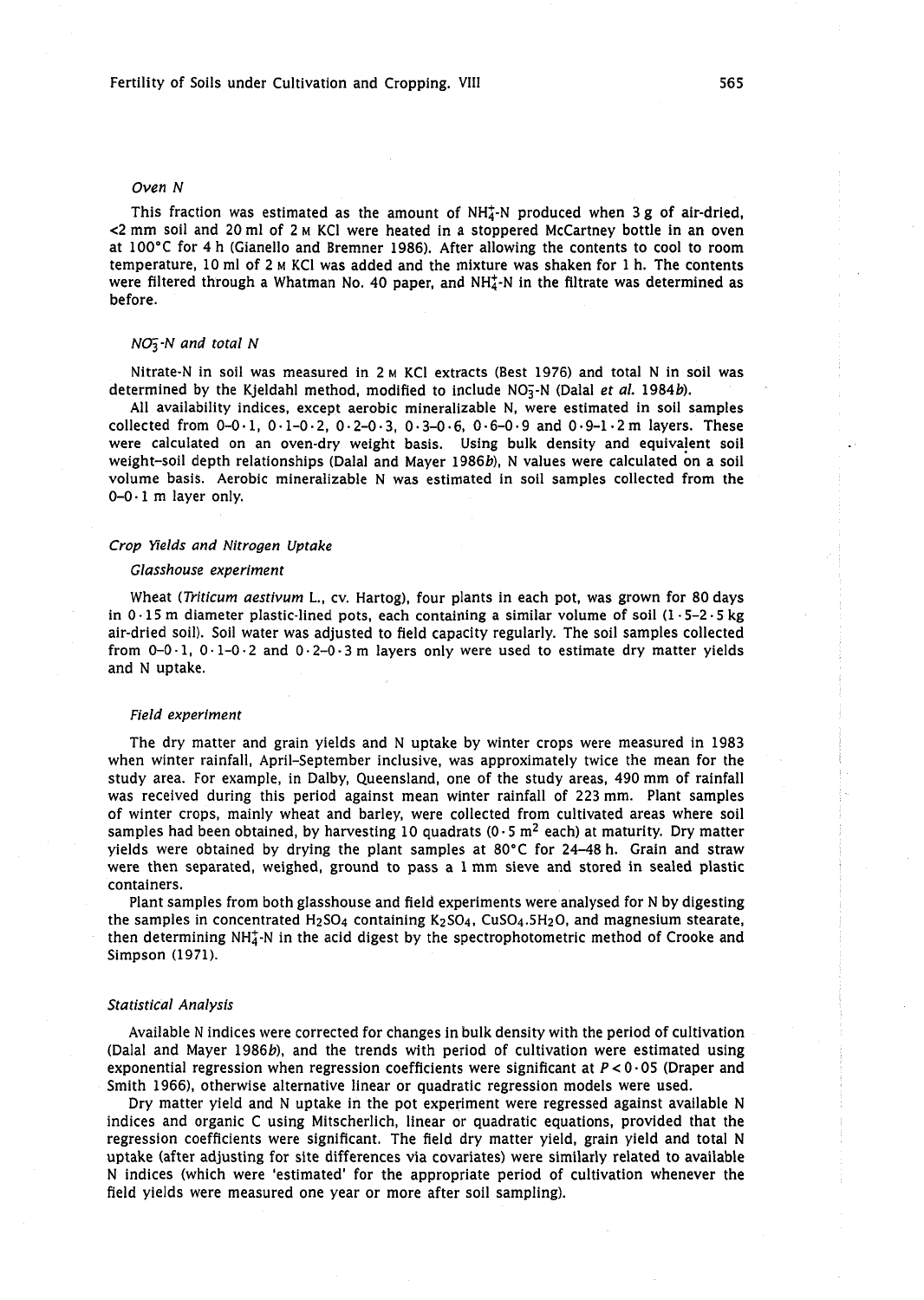# **Results**

## Available Nitrogen Indices in Virgin Soils

The amounts of anaerobic mineralizable N varied by as much as five times in  $0-0.1$  m soil layers and by ten times in the  $0-1.2$  m layers, among the six soil series, whereas autoclave N varied by only about two times throughout the profiles of these soils (Table 1). The proportion of total N as nitrate-N varied from  $0.1\%$  in the Cecilvale clay soils to  $0.5\%$  in Billa Billa loamy clays. Anaerobic mineralizable N as a proportion of total N was least in the Riverview sandy loams  $(3.2%)$  and it generally declined with depth in all soils, whereas the proportion of autoclave N differed much less among soils  $(5.5-8.3%)$  and it either remained similar (Waco) or increased with depth. Distribution of oven N was similar to that of autoclave N, although it comprised a much smaller proportion of total N  $(1 \cdot 0 - 2 \cdot 5)$  than the latter  $(5 \cdot 9 - 9 \cdot 0)$ .

| Table 1. Amounts of anaerobic mineralizable N and autoclave N in the $0-0.1$ , $0-0.3$ |
|----------------------------------------------------------------------------------------|
| and $0-1 \cdot 2$ m soil layers                                                        |
| Afaso (s.d. colores forma ribeia star                                                  |

| mean±s.u. values from virgin sites |                                                                                                               |            |              |           |                                              |                   |  |
|------------------------------------|---------------------------------------------------------------------------------------------------------------|------------|--------------|-----------|----------------------------------------------|-------------------|--|
| Soil series<br>(No. of sites)      | Anaerobic mineralizable N<br>$(kg ha^{-1})$<br>$0 - 0.3$ m<br>$0 - 0.1$ m<br>$0 - 0.1$ m<br>$0 - 1 \cdot 2$ m |            |              |           | Autoclave N<br>$(kg ha^{-1})$<br>$0 - 0.3$ m | $0 - 1 \cdot 2$ m |  |
| Waco clay $(5)^A$                  | $105 + 20$                                                                                                    | $228 + 19$ | $432 \pm 14$ | $73 + 6$  | $172 \pm 10$                                 | $459 + 24$        |  |
| Langlands-Logie<br>clay $(6)^8$    | $119+9$                                                                                                       | $258 + 29$ | 410±34       | $108 + 4$ | $273 + 7$                                    | 797±22            |  |
| Cecilvale clay $(7)^8$             | $99 + 8$                                                                                                      | $207+28$   | $325 + 43$   | $82 + 6$  | $193 + 12$                                   | $466 + 47$        |  |
| Billa Billa loamy<br>clay $(7)^B$  | 61±10                                                                                                         | $137+18$   | 212±15       | $85\pm8$  | 219±36                                       | $564 \pm 124$     |  |
| Thallon clay $(6)^B$               | $23 + 6$                                                                                                      | 60±15      | $135 + 18$   | $51 + 8$  | $168 + 20$                                   | $517+29$          |  |
| Riverview sandy<br>loam $(5)^C$    | $33\pm8$                                                                                                      | $40\pm8$   | $44 \pm 10$  | $66 + 6$  | $169 + 22$                                   | $416 + 88$        |  |

<sup>A</sup> Typic Pellusterts. <sup>B</sup> Typic Chromusterts. <sup>C</sup> Rhodic Paleustalfs.

Over the six soil series, anaerobic mineralizable N was significantly correlated with mean annual rainfall ( $r = 0.85^*$ ) and temperature ( $r = -0.86^*$ ), similar to that observed for total N (Dalal and Mayer 1986c). The effect of temperature on anaerobic mineralizable N, however, was greater than that observed on total N, so that anaerobic mineralizable N as a proportion of total N declined with increasing mean annual temperature  $(r = -0.97^{*})$ . Autoclave N, oven N and nitrate-N were not significantly correlated with either mean annual temperature or rainfall.

## Changes in Available Nitrogen Indices in Cultivated Soils

The relationships between available N indices (Y) and period of cultivation (t) were described according to the exponential equation

$$
Y_t = Y_e + (Y_0 - Y_e) \exp(-kt),
$$
 (1)

where Y represents the index at time zero  $(Y_0)$ , at time  $t(Y_t)$  or at equilibrium  $(Y_e)$  and  $k$  is the rate of loss, year<sup>-1</sup> (Fig. 1). The rates of loss  $(k$  values)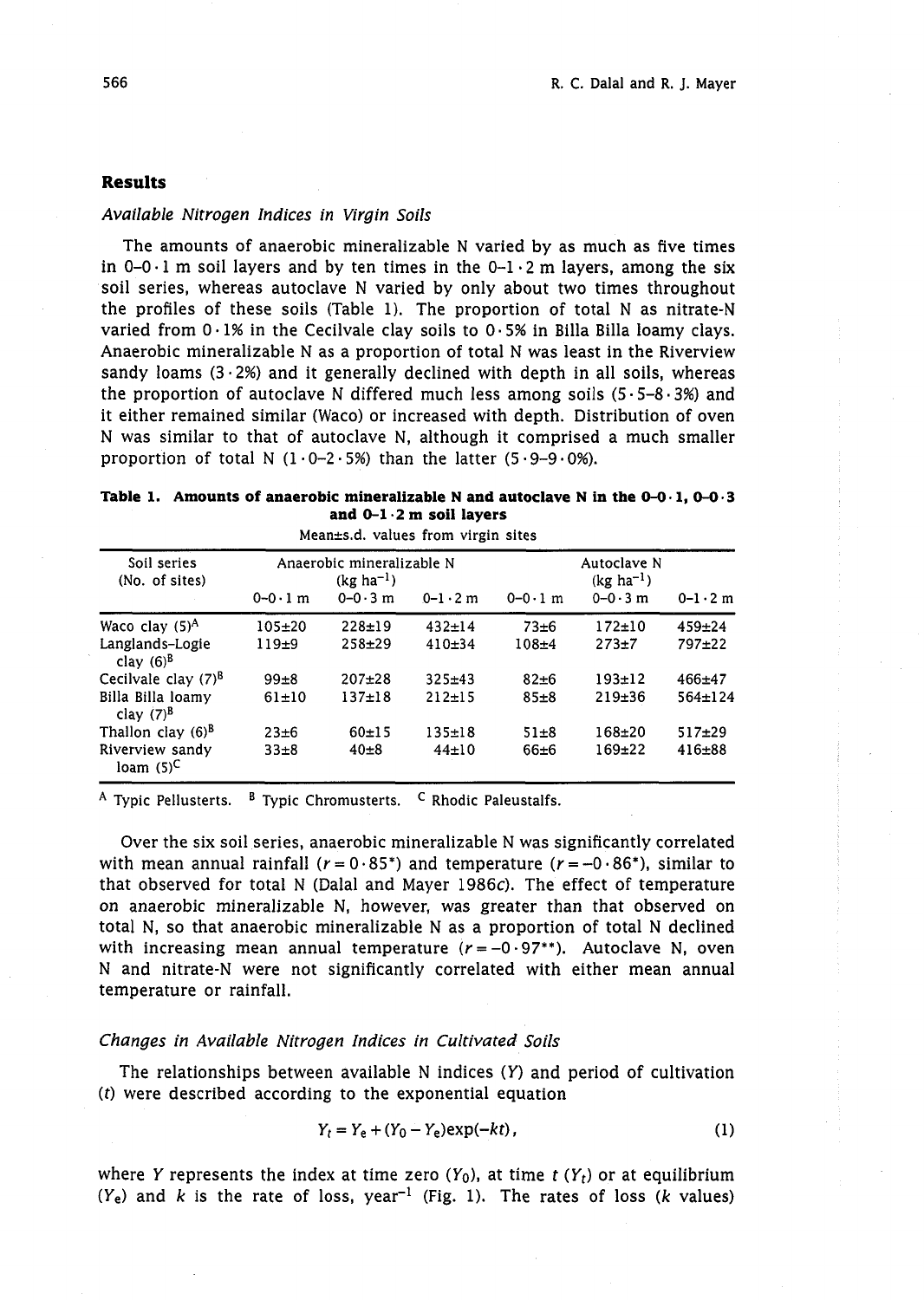in anaerobic mineralizable N, aerobic mineralizable N and autoclave N with increasing period of cultivation of Waco soil were  $0.112\pm0.037$ ,  $0.208\pm0.092$ and  $0.056\pm0.026$  year<sup>-1</sup>; the respective half-lives ( $t_{1/2}$  = ln 2/k) were  $6.2\pm2.1$ ,  $3.3±1.2$  and  $12.5±5.9$  years, respectively.



**Fig. 1.** Mineralizable **N** in relation to period of cultivation (t) in 0-0.1 m depth of Waco soil, for: 1. anaerobic mineralizable N,  $Y_1$ , (O); 2. aerobic mineralizable N,  $Y_2$ , ( $\bullet$ ); 3. autoclave N,  $Y_3$ ,  $(\Delta)$ . The relevant equations are

1.  $Y_1 = 37^{**} + 69^{**}$ ;  $\exp(-0.112^{**}t)$ ,  $n = 21$ ,  $R^2 = 0.84$ ; 2.  $Y_2 = 35^{**} + 68^{**}$ ;  $\exp(-0.208^*t)$ ,  $n = 21$ ,  $R^2 = 0.77$ ; 3.  $Y_3 = 41^{**} + 43^{**}$ ;  $\exp(-0.056^{*}t)$ ,  $n = 21$ ,  $R^2 = 0.76$ .

|                          |  |  |  |  | Table 2. Initial values $(Y_0)$ , equilibrium values $(Y_0)$ , rate of loss $(k)$ and half-life |  |  |  |  |  |  |
|--------------------------|--|--|--|--|-------------------------------------------------------------------------------------------------|--|--|--|--|--|--|
|                          |  |  |  |  | $(t_{1/2})$ of anaerobic mineralizable N at different depths in three soils                     |  |  |  |  |  |  |
| Monnece volues are given |  |  |  |  |                                                                                                 |  |  |  |  |  |  |

| Soil                | Soil depth  | $Y_0^B$                          | $Y_e^B$                          | kΒ                | $t_{1/2}$ <sup>B</sup> | $R^2$ |
|---------------------|-------------|----------------------------------|----------------------------------|-------------------|------------------------|-------|
| series <sup>A</sup> | (m)         | $(kg \text{ N} \text{ ha}^{-1})$ | $(kg \text{ N} \text{ ha}^{-1})$ | $(year^{-1})$     | (year)                 |       |
| Waco                | $0 - 0 - 1$ | $106 + 5$                        | 37 <sub>±5</sub>                 | $0.112 \pm 0.037$ | $6.2 + 2.1$            | 0.84  |
|                     | $0 - 0.2$   | $185 + 8$                        | $63 + 9$                         | $0.093 + 0.026$   | $7.5 \pm 3.0$          | 0.88  |
|                     | $0 - 0.3$   | $233 \pm 8$                      | $89-11$                          | $0.075 \pm 0.020$ | $9.2 + 2.4$            | 0.90  |
| Langlands-          | $0 - 0.6$   | $342 \pm 11$                     | $151 + 29$                       | $0.042 \pm 0.016$ | $16.4 \pm 6.0$         | 0.87  |
|                     | $0 - 0 - 1$ | $117 + 3$                        | $47 - 5$                         | $0.111 \pm 0.025$ | $6.2 \pm 1.4$          | 0.93  |
| Logie               | $0 - 0.2$   | $203 \pm 8$                      | $114 + 11$                       | $0.135 \pm 0.058$ | $5.1\pm2.2$            | 0.79  |
|                     | $0 - 0.3$   | 261±10                           | 159±13                           | $0.158 + 0.075$   | $4.4\pm2.1$            | 0.78  |
| Cecilvale           | $0 - 0 - 1$ | $100+3$                          | $46+3$                           | $0.247 \pm 0.073$ | $2.8 + 0.8$            | 0.93  |
|                     | $0 - 0.2$   | $162 + 6$                        | $84+7$                           | $0.194 \pm 0.082$ | $3.6 \pm 1.5$          | 0.84  |

A Waco, Langlands-Logie and Cecilvale soils have been cultivated for 0-70, 0-45 and 0-35 years, respectively.

<sup>B</sup> Y<sub>0</sub>, Y<sub>e</sub> and *k* were calculated according to equation (1),  $t_{1/2} = \ln 2/k$ .

Significant rates of decline of anaerobic mineralizable N occurred up to  $0.6$  m depth in the Waco soils,  $0.3$  m depth in the Langlands-Logie soils and 0.2 m depth in the Cecilvale soils (Table 2). In the Waco and Cecilvale soils, the k values decreased with depth, whereas those in the Langlands-Logie soils were essentially similar at different depths.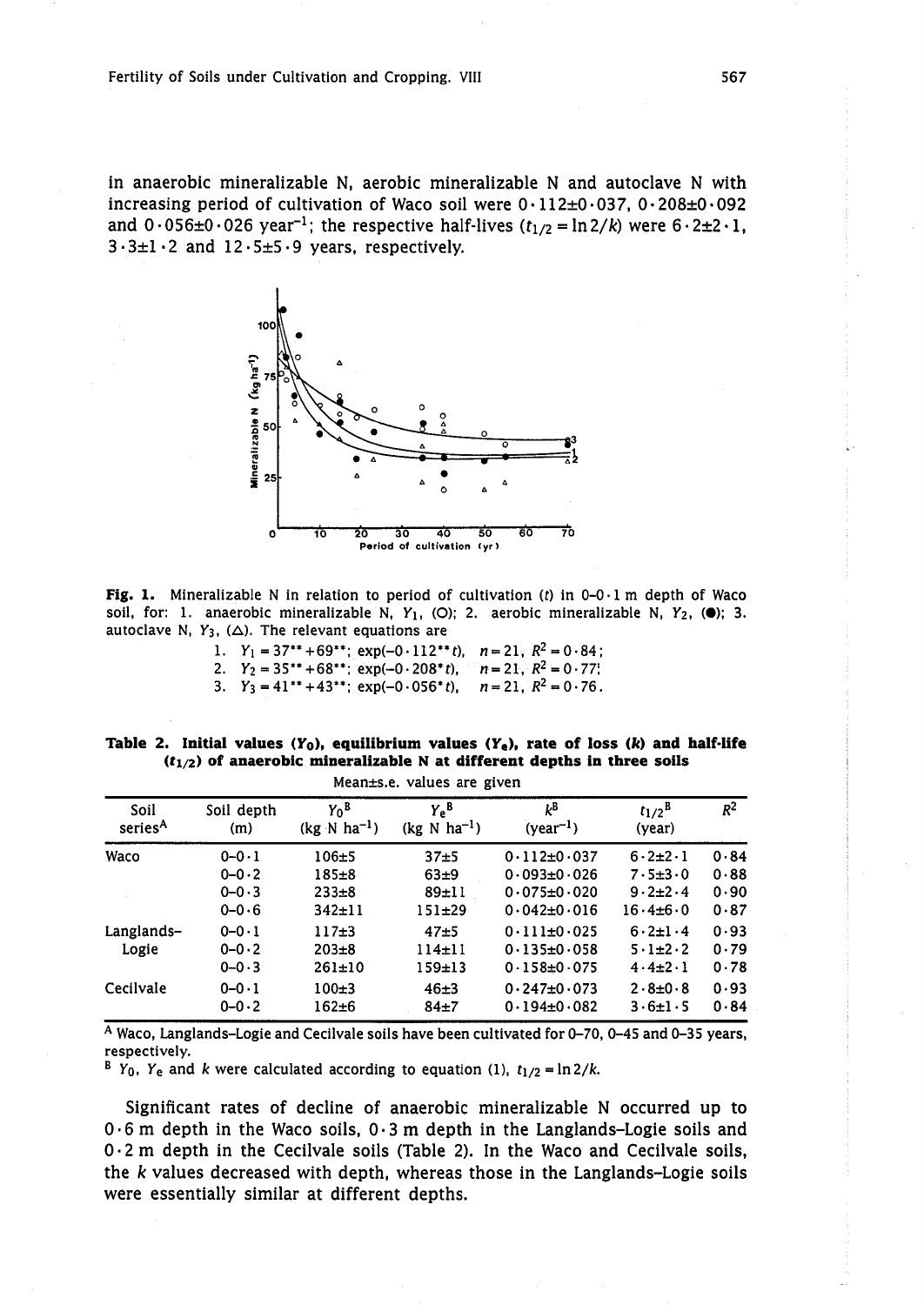The exponential equation (1) did not apply [that is, the regression coefficients were not significantly different from zero at  $P < 0.05$  (Draper and Smith 1966)] to the changes in available N indices with period of cultivation in Billa Billa, Thallon and Riverview soils, and to those of oven N and  $NO<sub>3</sub>$ -N in all soil layers as well as to all available N indices in deeper layers of all soils. In these cases, linear  $(Y_t = Y_0 + a_1 t)$  or quadratic  $(Y_t = Y_0 + a_1 t + a_2 t^2)$  equations were used, where  $a_1$  and  $a_2$  are regression coefficients.

Anaerobic mineralizable N declined (only  $R^2 \ge 0.5$  values are considered) at the rate of  $3.65\pm0.38$ ,  $3.34\pm0.69$ ,  $2.73\pm0.61$ ,  $2.24\pm0.58$  and  $0.93\pm0.20$  kg ha<sup>-1</sup> yr<sup>-1</sup> in Waco (0-1.2 m), Langlands-Logie (0-1.2 m), Cecilvale  $(0-0.3 \text{ m})$ , Billa Billa  $(0-0.3 \text{ m})$  and Thallon  $(0-0.2 \text{ m})$  soils, respectively. No trend could be discerned for autoclave N or oven N in these soils, except in Riverview soil where oven N declined at the rate of  $1 \cdot 39 \pm 0 \cdot 29$  kg ha<sup>-1</sup> yr<sup>-1</sup>  $(0-0.3 \text{ m})$ .



**Fig. 2.** Nitrate-N (Y) in 0-1  $\cdot$  2 m depth of Billa Billa soil in relation to period of cultivation **(t). The relevant equation is** 

 $Y = 146.8 + 53.3**t-2.3**t^2$ ,  $R^2 = 0.62$ .

Nitrate-N content in Waco and Langlands-Logie soils showed no trend with the period of cultivation. However, it declined up to  $1.2$  m depth from Riverview (5  $\cdot$  9 $\pm$ 1  $\cdot$  2 kg ha<sup>-1</sup> 1  $\cdot$  2 m<sup>-1</sup> yr<sup>-1</sup>) and up to 0  $\cdot$  2 m depth from Thallon soils  $(0.4\pm0.1 \text{ kg ha}^{-1}$   $0.2 \text{ m}^{-1} \text{ yr}^{-1})$ . On the other hand, in Billa Billa soils, it increased in the soil profile  $(0-1\cdot 2 \text{ m } \text{depth})$ , mostly at  $0\cdot 6-1\cdot 2 \text{ m } \text{depth}$ , for the first 7 years, then declined to a low level after 25 years of cultivation (Fig. 2).

# Crop Yields and Nitrogen Uptake

## Pot experiment

Dry matter yields were closely correlated with N uptake at the three depths studied in six soil series ( $r = 0.93**$ ,  $n = 357$ ). Nitrogen uptake from plants grown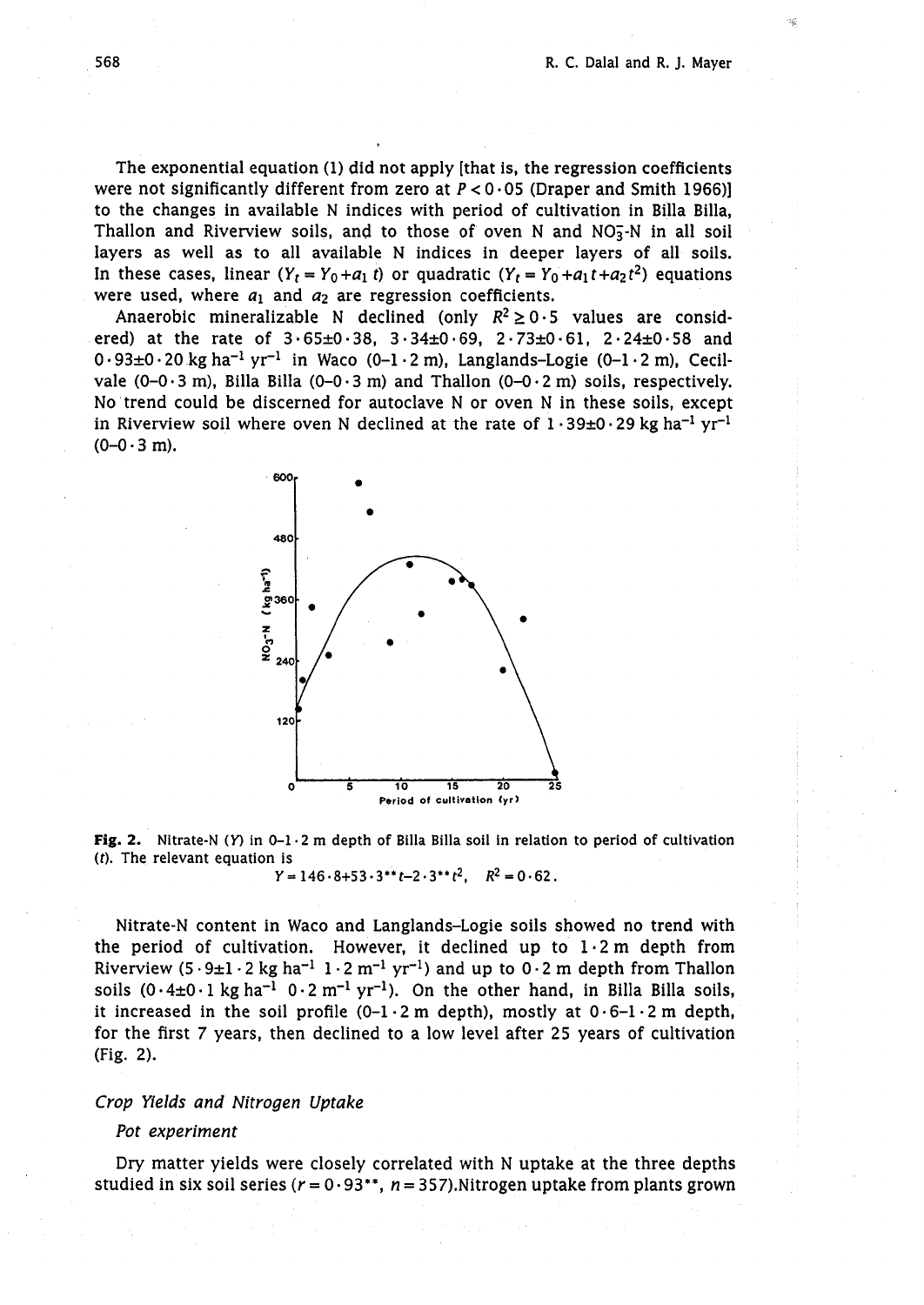| Plant<br>parameters | $0 - 0.1$ m   | Anaerobic min. $N$ (kg ha <sup>-1</sup> )<br>$0 - 0.3$ m | Total N (kg $ha^{-1}$ )<br>$0-0.1$ m |
|---------------------|---------------|----------------------------------------------------------|--------------------------------------|
|                     |               | Field experiment $(n = 39)$                              |                                      |
| Dry matter yield    | 47 $(0.61)^A$ | 151 $(0.84)^A$                                           | $1045 (0.68)^A$                      |
| Grain yield         | 74 $(0.47)^8$ | 152 $(0.64)^8$                                           | $1056 (0.59)^A$                      |
| Total N uptake      | $75(0.60)^8$  | 156 $(0.77)^{B}$                                         | $1196 (0.65)^8$                      |
|                     |               | Pot experiment $(n = 119)$                               |                                      |
| Dry matter yield    | 94 $(0.47)^8$ | 169 $(0.48)^{B}$                                         | 1582 $(0.50)^8$                      |
| Total N uptake      | 82 $(0.62)^8$ | 166 $(0.62)^{B}$                                         | 1535 $(0.59)^8$                      |

**Table 3. Anaerobic mineralizable N and total nitrogen levels required for 90% of maximum yield** 

 $\overline{A}$  Values in parentheses are the  $R^2$  values obtained between plant parameters (y) and anaerobic mineralizable N or total N (x) from the exponential relationship  $y = b_0 - b_1 \exp(-cx)$ , where  $b_0$ is maximum yield, and  $b_1$  and c are constants.

 $B_R^2$  values obtained from the quadratic relationship  $y = ax^2 + bx + c$ , where *a* and *b* are constants; when  $y$  is maximum,  $x = -b/2a$ .



**Fig. 3.** Relationsnip between anaerobic mineralizable **N** (An-N) **(x)** and dry matter yield (DM), grain yield **(GY)** and total **N** uptake **(NU).** Symbols represent Wac0 (01, Langlands-Logic **(0)'** Cecilvale (A), Billa Billa (A), Thallon **(a)** and Riverview **(U).** The relevant equations are

 $DM = 11 \cdot 2^{**} - 14 \cdot 2^{**}$  exp(-0.01688\*\*x),  $R^2 = 0.84$ ,  $GY = 0.63+0.03**x-(6.7×10^{-5**})x^2$ ,  $R^2 = 0.64$ ,  $NU = -0.97+1.14**x-0.0025**x^2,$   $R^2 = 0.77.$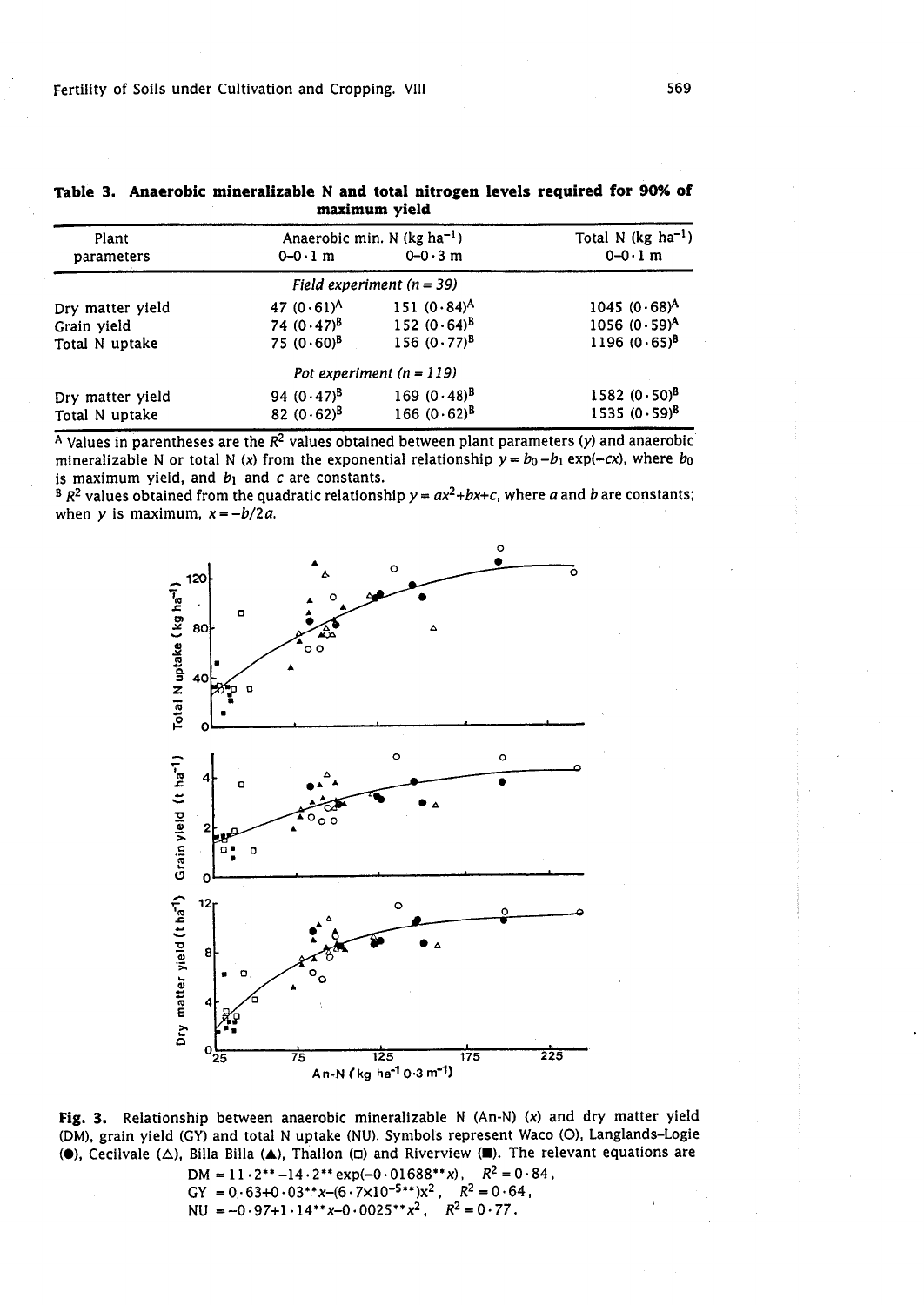in the top  $0.1$  m soil from the virgin sites was in the order (mg N kg<sup>-1</sup> soil): Waco  $(44.6)$  > Billa Billa  $(39.7)$  > Langlands-Logie  $(37.6)$  > Cecilvale  $(28.0)$  > Thallon  $(13.5)$  > Riverview  $(10.7)$ . This trend was generally followed at  $0.1-0.2$  m and  $0.2-0.3$  m depths except that N uptake from Billa Billa soil at these two depths exceeded those from Waco and Langlands-Logie soils.

Plant N uptake from the top  $0.1$  m layer of all six soil series declined significantly upon cultivation (from 11% in Thallon soils to 37% in Billa Billa soils). Langlands-Logie and Billa Billa soils showed a greater decline in N uptake than other soils, not only from the top  $0.1$  m depth but also from  $0.1-0.2$  m and  $0.2-0.3$  m depths.

Correlation coefficients between plant N uptake in the glasshouse experiment and available N indices, other soil N fractions (Dalal and Mayer 1986c, 19864 and organic C, resulted in the following order of  $r$  values (in parentheses) for  $n = 119$ , 0-0.1 m depth of all soils: anaerobic mineralizable N (0.74) > total N  $(0.72)$  > aerobic mineralizable N  $(0.68)$  > clay N  $(0.68)$  > organic C  $(0.66)$  > sand N  $(0.58)$  > N mineralization potential,  $N_0$ ,  $(0.55)$  > autoclave N  $(0.54)$  > oven N  $(0.54)$  > microbial biomass-N  $(0.52)$  > NO<sub>3</sub>-N  $(0.50)$ .

The prediction of plant N uptake from anaerobic mineralizable N and total N improved significantly when  $NO<sub>3</sub><sup>-</sup>N$  was considered together with available N indices  $(n = 119)$ :

Plant N = 1 -8+0 .48\*NOi-N+O **.48\*\*~n-~16~10-~\*\*(~n-~)~,** 

s.e. estimate = 
$$
6 \cdot 1
$$
,  $R^2 = 0 \cdot 79$ ;

Plant N = -11 · 4+0 · 46\*NO<sub>3</sub>-N+42 · 0\*\*TN-85 · 2\*\*(TN)<sup>2</sup>,  
s.e. estimate = 6 · 7, 
$$
R^2 = 0.75
$$
; (3)

where plant N, anaerobic mineralizable N (An-N) and NO<sub>3</sub>-N are expressed in mg kg<sup>-1</sup> soil, and total N (TN) is in g kg<sup>-1</sup> soil (0-0·1 m depth).

Anaerobic mineralizable N and total N required for 90% of maximum yield were essentially similar for both dry matter yield and total N uptake (Table 3).

## Field experiment

Among all the available N indices, only anaerobic mineralizable N, aerobic mineralizable N and total N were significantly related to the 'site' adjusted dry matter, grain yield and total N uptake (Fig. 3 and Table 3). The association between the yield and anaerobic mineralizable N improved as the soil depth for the latter increased (Table 3); the reverse was the case for total N. Prediction of dry matter yield improved significantly when NO<sub>3</sub>-N at  $0-0.6$  m was included along with anaerobic mineralizable N:

$$
DM = -1093 + 121^{*}An-N - 0.31^{*}(An-N)^{2} + 0.10^{*}(NO_{3}^{-}N)^{2}, \qquad (4)
$$

s.e. estimate = 1507, 
$$
R^2 = 0.86
$$
,

where DM is field dry matter yield  $(kg ha^{-1})$ , An-N is anaerobic mineralizable N and  $NO<sub>3</sub><sup>-</sup>N$  (kg ha<sup>-1</sup>) in soil.

Anaerobic mineralizable N and total N required for 90% maximum yield were generally lower for field dry matter yield than total N uptake or grain yield (Table 3).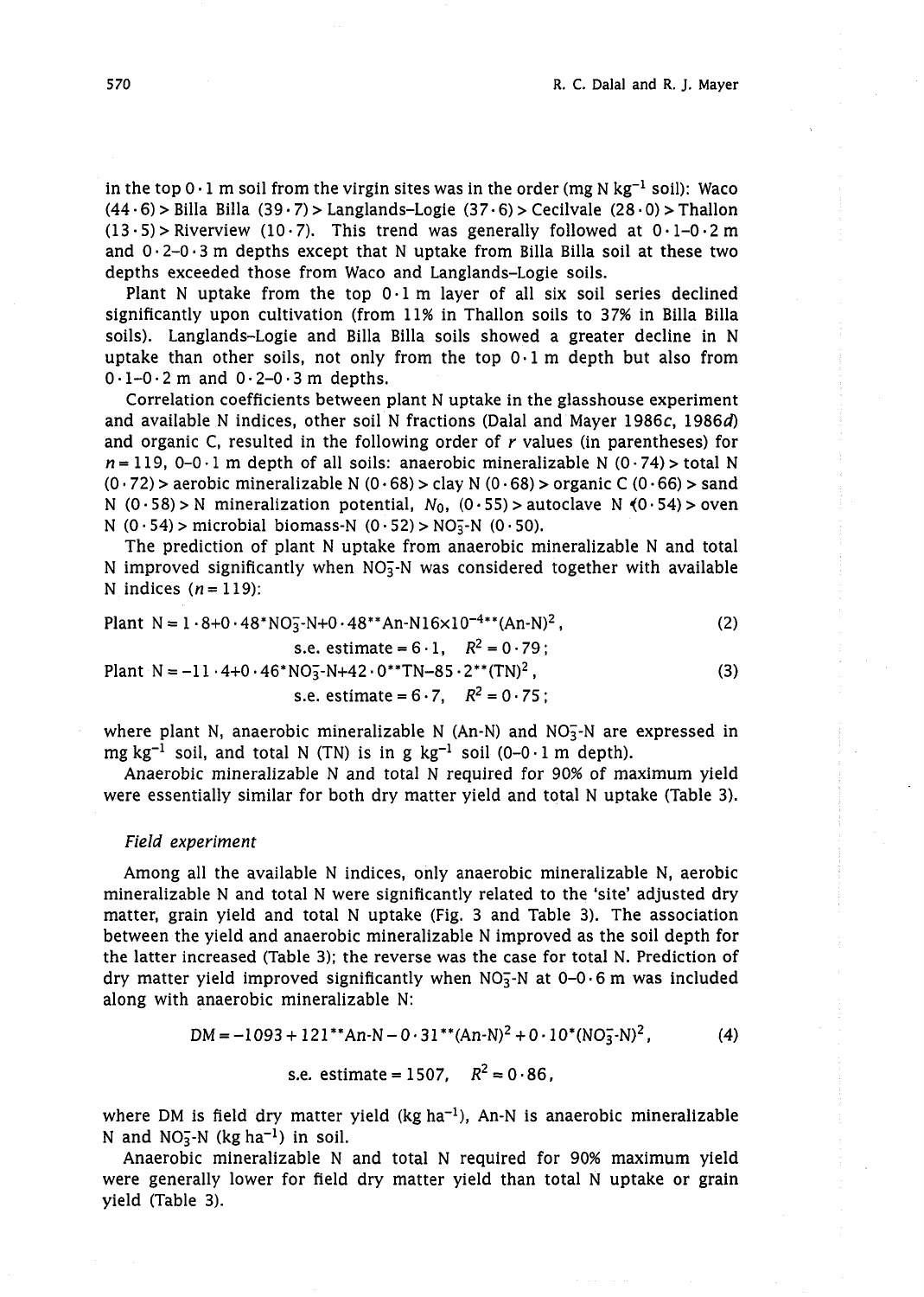## **Discussion**

#### *Available Nitrogen Indices*

The available N indices considered in this study, although significantly correlated with each other, as in other studies (Smith and Stanford 1971), exhibited different rates of change with period of cultivation (Table 4). For example, in Waco soil, rates of loss of anaerobic and aerobic mineralizable N were **2-3** times greater than that of autoclave N, but closer to those of nitrogen mineralization potential, clay-size N, sand-size C and light fraction N. The rate of loss of autoclave N (0.056 yr<sup>-1</sup>) was essentially similar to that of total N (0.061 yr<sup>-1</sup>) and organic C (0.065 yr<sup>-1</sup>). However, in Langlands-Logie soil, the rates of loss of anaerobic mineralizable N, aerobic mineralizable N and autoclave N were essentially similar to that of total N. Therefore, it is unlikely that any one of the available N indices would reflect similarly the mineralizability or lability of organic N in a wide range of soils.

| Fraction                                   |                      |                                |                      | Rate of loss $(yr^{-1})$ |                    |             |  |
|--------------------------------------------|----------------------|--------------------------------|----------------------|--------------------------|--------------------|-------------|--|
|                                            |                      | Waco                           |                      | Langlands-Logie          | Cecilvale          |             |  |
|                                            | N                    | C                              | N                    |                          | N                  | c           |  |
|                                            |                      | Mineralizable N                |                      |                          |                    |             |  |
| Anaerobic N                                | 0.112                |                                | 0.111                |                          | 0.247              |             |  |
| Aerobic N                                  | $0.208$ <sup>F</sup> |                                | n.s. <sup>G</sup>    |                          | 0.193F             |             |  |
| Autoclave N                                | 0.056                |                                | 0.131                |                          | 0.339              |             |  |
| Mineralization potential                   | $0.091$ <sup>F</sup> |                                | $0.078$ <sup>F</sup> |                          | n.s.               |             |  |
| Microbial biomass-N                        | n.s.                 |                                | $0.101$ <sup>F</sup> |                          | n.s.               |             |  |
|                                            |                      | Particle-size N and C          |                      |                          |                    |             |  |
| Sand                                       | n.s.                 | $0.096^{B}$                    | 0.131E               | $0.109^{B}$              | n.s.               | $0.166^{B}$ |  |
| Silt                                       | n.s.                 | 0.039 <sup>B</sup>             | 0.109 <sup>E</sup>   | $0.078^{B}$              | n.s.               | $0.237^{B}$ |  |
| Clay                                       | 0.103 <sup>E</sup>   | $0.057^{B}$                    | n.s.                 | $0.039^{B}$              | n.s.               | $0.062^{B}$ |  |
|                                            |                      | Density-size N and C           |                      |                          |                    |             |  |
| Light fraction $(< 2$ Mg m <sup>-3</sup> ) | $0.188^{E}$          | $0.365^{\circ}$                | 0.183 <sup>E</sup>   | $0.194^C$                | 0.482 <sup>E</sup> | 0.293C      |  |
| Heavy fraction $(>2$ Mg m <sup>-3</sup> )  |                      | $0.053^{E}$ 0.033 <sup>C</sup> | $0.101^{E}$          | $0.026^{\mathsf{C}}$     | 0.237E             | 0.143C      |  |
|                                            |                      | Whole soil N and C             |                      |                          |                    |             |  |
|                                            | $0.061^{D}$          | $0.065^{A}$                    | $0.115^{D}$          | $0.080^{A}$              | $0.275^{D}$        | $0.180^{A}$ |  |
|                                            |                      |                                |                      | $\sim$                   |                    |             |  |

**Table 4. Comparison of exponential rates of loss of mineralizable N with that of organic C and N from different fractions in three soil series (0-0- 1 m), expressed on w/v basis** 

A Dalal and Mayer *(1986b)*. <sup>B</sup> Dalal and Mayer *(1986c)*. <sup>C</sup> Dalal and Mayer *(1986d)*. <sup>D</sup> Dalal and Mayer *(1986e).* <sup>E</sup> Dalal and Mayer *(1987a).* <sup>F</sup> Dalal and Mayer *(1987b).* <sup>G</sup> n.s., not significant.

Oven N values were poorly correlated with the period of cultivation in most soils and with other available N indices, although Gianello and Bremner (1986) reported that oven N values were closely correlated with anaerobic and aerobic mineralizable N in 30 Iowa soils.

Nitrate-N contents in these soils were generally measured at the end of the summer fallow period which is at the time of planting of winter cereals.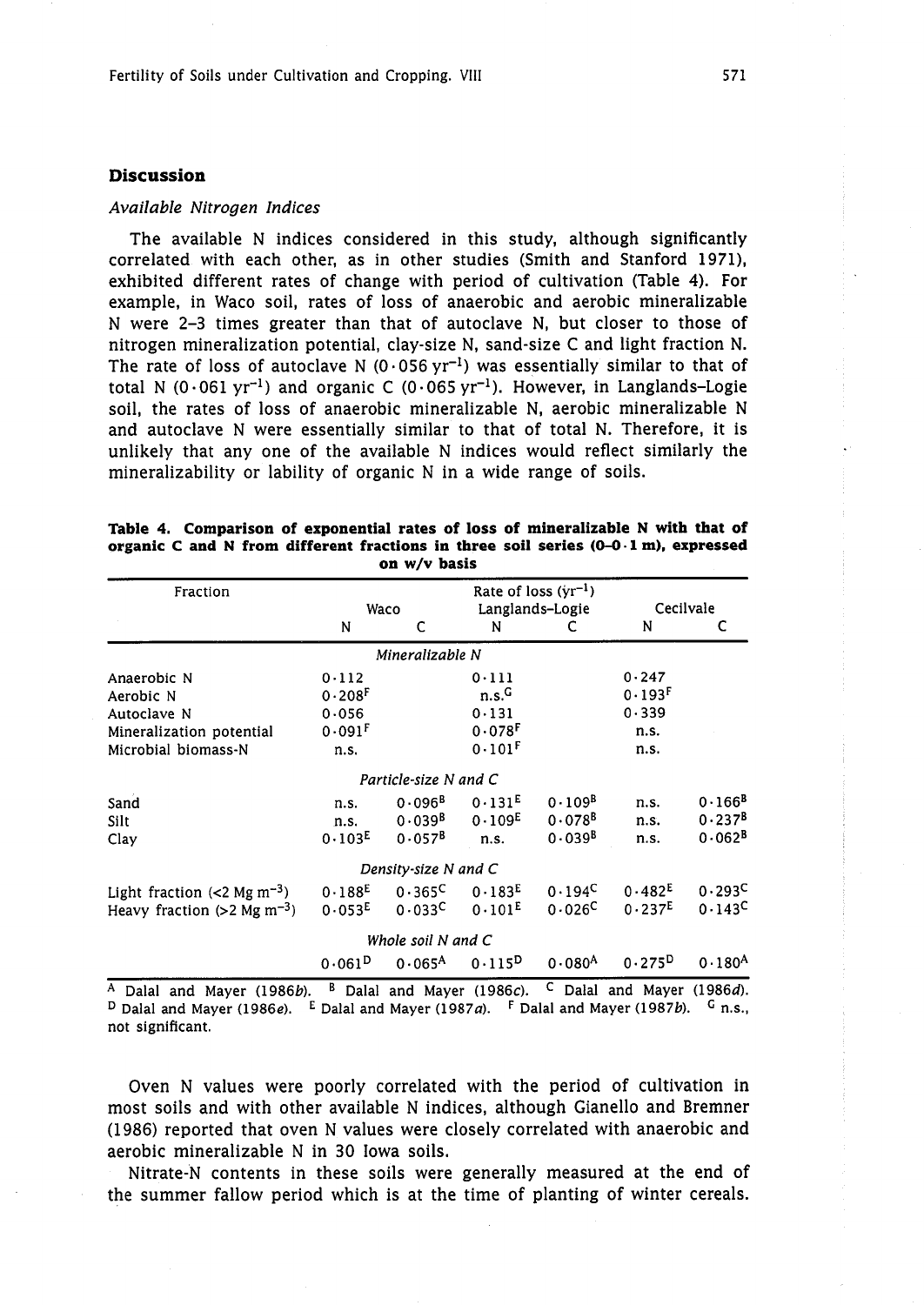Therefore, this N index should have reflected the N mineralization rates during the fallow and, hence, the effect of period of cultivation in these soils. This was so in Thallon and Riverview soils where mineralizable (anaerobic) N levels were the lowest (Table 1) and N mineralized during fallow was probably utilized by the succeeding crop. In other soils, especially Langlands-Logie and Billa Billa soils, the amount of N mineralized exceeded crop N uptake in a few initial years of cultivation and thus nitrate-N accumulated in the soil profile (Billa Billa, Fig. 2) and/or leached beyond the root zone or below  $1 \cdot 2$  m depth (Langlands-Logie; R. C. Dalal, unpublished data). Dalal (1984a) reported that, in Billa Billa soil,  $NO<sub>3</sub>-N$  accumulated at the rate of 29 kg N ha<sup>-1</sup> year<sup>-1</sup> at  $0.6-1.2$  m depth in the first 7-12 years of cultivation. After 7-12 years of cultivation and cropping of these soils, accumulated  $NO<sub>3</sub>$ -N in the soil profile declined (Fig. 2), probably because crop N uptake either exceeded mineralized N and/or accumulated  $NO<sub>3</sub>$ -N leached beyond the root zone (Wetselaar and Norman 1960; Waring and Teakle 1960; Catchpoole 1987).

# Dry Matter Yield and Nitrogen Uptake in Relation to Available Nitrogen Indices

It was found necessary to adjust the dry matter and grain yields and N uptake for 'site' or 'soil series' differences (via covariate variables) to improve the relationship with the available N indices. This was not required for the yield data from the glasshouse experiment because of the uniform environmental conditions (temperature, moisture) for plants grown in different soils. Relationships between field dry matter yields to available N indices, although similar within a soil series, differed significantly among soil series, mainly because of environmental differences among the soil series (Dalal and Mayer 1986a). Moisture conditions were probably only marginally, if at all, limiting to crop growth in 1983. Temperature differences among the six soil series were probably important since temperature affects both crop growth and N mineralization. For example, mean monthly temperatures for October were 19.8°C for Dalby (Waco and Cecilvale soil series) and  $21.4$ °C for Surat (Riverview soil series). Dry matter yield and N uptake of wheat obtained in the glasshouse experiment and adjusted field dry matter and grain yields and N uptake were significantly correlated with anaerobic and aerobic mineralizable N and total N. Chalk and Waring (1970), Stanford (1982) and Sahrawat (1984) have obtained good correlations between plant N uptake in pots and a number of available N indices including total N and organic C. Organic C was compared with N availability indices in this study because it can be rapidly determined and it is closely correlated with total N contents of the six soil series studied (Dalal and Mayer 1986e). However, it predicted crop N uptake less precisely than anaerobic and aerobic mineralizable N and total N.

Inclusion of  $NO_3^-N$  with N availability indices improved the correlations with dry matter yield and N uptake considerably. This is to be expected, since N availability indices, anaerobic and aerobic mineralizable N, autoclave N and oven N were measured in soil samples collected at or just before planting the cereals. The best prediction of N uptake, both in the glasshouse experiment and field experiment, was obtained when anaerobic mineralizable N and  $NO<sub>3</sub>$ -N were considered together. For field N uptake, anaerobic mineralizable N down to  $0.3$  m depth and NO<sub>3</sub>-N down to  $0.6$  m depth were superior to other N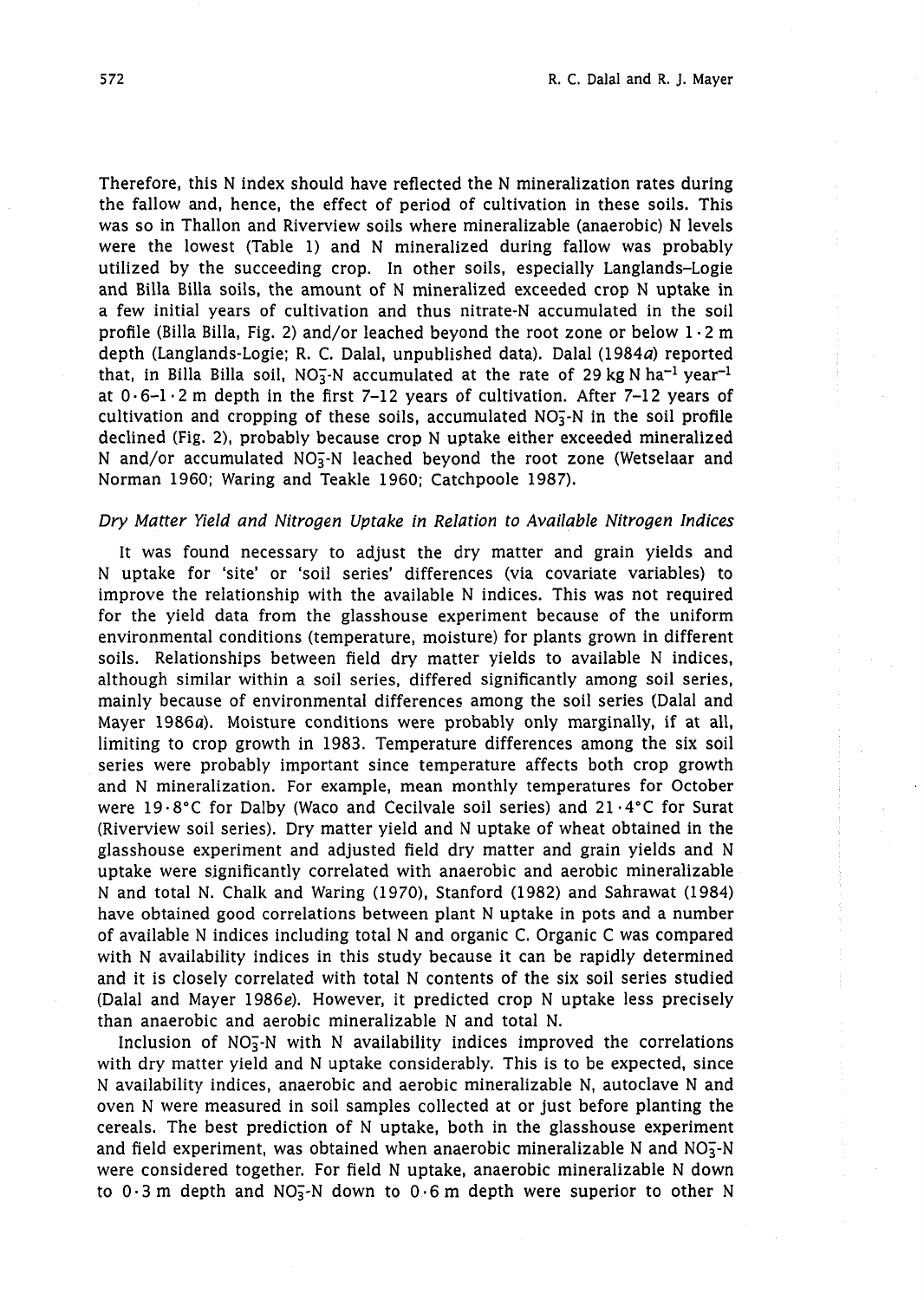availability indices. Nitrate-N down to  $0.6$  m depth has been extensively used in Canada (Soper et al. 1971) and the Darling Downs, Queensland, (Strong 1981) to predict N fertilizer requirements for cereals, although Onken and Sunderman (1972) and Taylor et. al. (1988) found no improvement in the prediction of grain yields when  $NO<sub>3</sub><sup>-</sup>N$  concentrations below 0.3 m depths were considered. The usefulness of considering mineralizable N with  $NO<sub>3</sub><sup>-</sup>N$  for predicting dry matter and grain yields and N uptake has been demonstrated by a number of workers (Geist *et al.* 1970; Campbell 1978). Geist (1977) also found that anaerobic mineralizable N predicted N uptake better than total N.

| maximum uptake                    |                          |                             |                                                                                 |            |  |  |  |  |
|-----------------------------------|--------------------------|-----------------------------|---------------------------------------------------------------------------------|------------|--|--|--|--|
| Nitrogen<br>availability<br>index | Sampling<br>depth<br>(m) | Waco                        | Cultivation period at 90% of max. yield (years) <sup>A</sup><br>Langlands-Logie | Cecilvale  |  |  |  |  |
| Anaerobic<br>mineralizable N      | $0 - 0.1$<br>$0 - 0.3$   | $5.3(3.8)^{B}$<br>10.2(8.3) | 8.3(6.2)<br>$-(16.9)$                                                           | 2.5(1.6)   |  |  |  |  |
| Total N                           | $0 - 0 - 1$              | 0.7(0)                      | 10.4(4.4)                                                                       | $1 - 2(0)$ |  |  |  |  |

**Table 5. Cultivation period before crop nitrogen uptake declined to 90% of the** 

A Calculated from the values of available N indices estimated from the quadratic relationship between crop N uptake and N availability index (Table 3) and the exponential relationship between anaerobic mineralizable N and period of cultivation (Table 2) and between total N and period of cultivation (Table 4, Dalal and Mayer 1986e).

<sup>B</sup> Values in parentheses are derived from the glasshouse experiment.

Estimates of anaerobic mineralizable N and total N levels required for 90% of maximum dry matter yield varied between glasshouse and field experiments (Table **3).** By assuming that crop total N uptake reflected soil N supply better than other crop parameters, the maximum periods of cultivation and cropping required for crop N uptake to decline to 90% of the maximum uptake were  $2.5$  $(5.1, 0-2 \text{ m})$ ,  $10.2$  and  $16.9$  years for Cecilvale, Waco and Langlands-Logie soils, respectively (Table 5). Leslie and Hart (1967) also suggested that crop responses to added N were less likely to occur during the first 5-15 years of cultivation of central Darling Downs soils. It should be emphasized that these conclusions would be modified if crop growth is limited by soil water, which happens frequently in the semi-arid environment, or if crops and soil management practices are altered.

It is concluded that mineralizable N declined in all soils with the period of cultivation and, together with  $NO<sub>5</sub>$ -N at planting, reflected nitrogen supplying capacity of the soils better than other available N indices (autoclave N, oven N and total N) and organic C. Since anaerobic mineralizable N can usually be measured in a shorter period than aerobic mineralizable N and it requires less exacting experimental conditions (such as moisture and aeration) than the latter, anaerobic mineralizable N is preferred as an available N index of soil.

# **Acknowledgments**

The authors thank R. Coonan, J. Glasby, **A.** Pumfrey and P. Henderson for technical assistance and Dr B. J. Bridge and the reviewers for a number of suggestions to improve the presentation of the paper.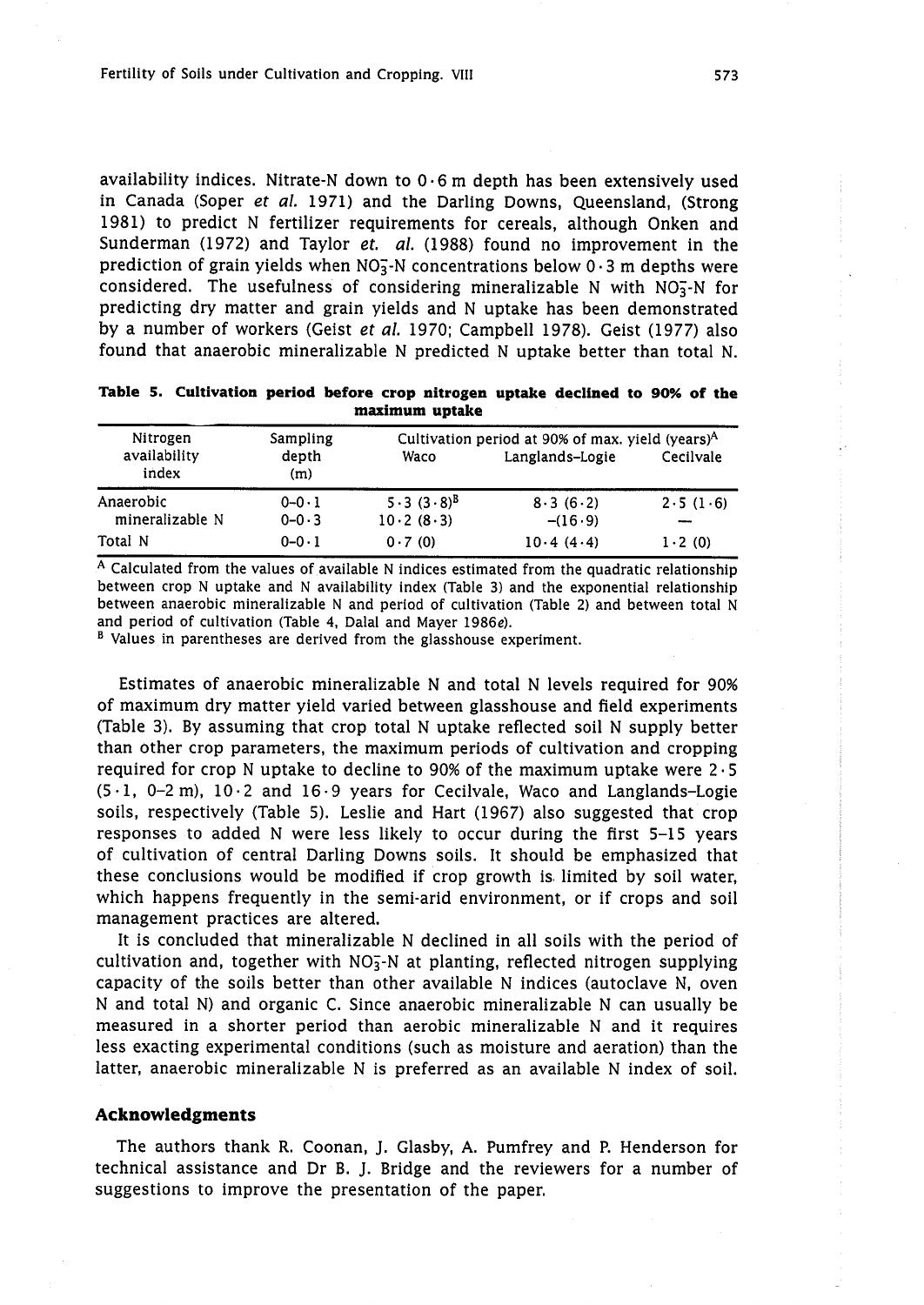## **References**

- Best, E. K. (1976). An automated method for the determination of nitrate-nitrogen in soil extracts. *Queensl.* J. *Agric. Anim. Sci. 33,* 161-6.
- Campbell, C. A. (1978). Soil organic C, nitrogen and fertility. In 'Soil Organic Matter'. (Eds M. Schnitzer and S. U. Khan.) pp. 173-271. (Elsevier: New York.)
- Campbell, C. A., and Souster, W. (1982). Loss of organic matter and potentially mineralisable nitrogen from Saskatchewan soils due to cropping. *Can.* J. *Soil Sci.* **62,** 651-6.
- Catchpoole, V. R. (1987). Soil nitrate profiles and N balances under five monocultures on a clay soil. In 'International Symposium on Advances in Nitrogen Cycling in Agricultural Ecosystems'. (Ed. J. Wilson.) pp. 16-17. (CSIRO Aust. Div. Tropical Crops and Pastures: Brisbane, Queensland.)
- Chalk, P. M., and Waring, S. A. (1970). Evaluation of rapid tests for assessing nitrogen availability in wheat soils. I. Correlation with plant indices of availability obtained in pot culture. *Aust.* J. **Exp.** *Agric. Anim. Husb.* **10,** 298-305.
- Crooke, W. M., and Simpson, W. E. (1971). Determination of ammonium in Kjeldahl digests of crops by an automated procedure. J. *Sci. Food Agric.* **22,** 9-10.
- Dalal, R. C. (1984*a*). Chronosequential depth distribution of nitrate in cultivated grey and brown clays under semi-arid environment. Proc. 2nd National Soils Conf. Brisbane, p. 222.
- Dalal, R. C., and Mayer, R. J. (1986*a*). Long-term trends in fertility of soils under continuous cultivation and cereal cropping in southern Queensland. I. Overall changes in soil properties and trends in winter cereal yields. *Aust.* J. *Soil Res.* **24,** 265-79.
- Dalal, R. C., and Mayer, R. J. (1986b). Long-term trends in fertility of soils under continuous cultivation and cereal cropping in southern Queensland. Ii. Total organic carbon and its rate of loss from the soil profile. *Aust.* J. *Soil Res.* **24,** 281-92.
- Dalal, R. C., and Mayer, R. J. (1986c). Long-term trends in fertility of soils under continuous cultivation and cereal cropping in southern Queensland. 111. Distribution and kinetics of soil organic carbon in particle-size fractions. *Aust.* J. *Soil Res.* **24,** 293-300.
- Dalal, R. C., and Mayer, R. J. (1986d). Long-term trends in fertility of soils under continuous cultivation and cereal cropping in southern Queensland. IV. Loss of organic carbon from different density fractions. *Aust.* J. *Soil Res.* **24,** 301-9.
- Dalal, R. C., and Mayer, R. J. (1986e). Long-term trends in fertility of soils under continuous cultivation and cereal cropping in southern Queensland. V. Rate of loss of total nitrogen from the soil profile and changes in carbon-nitrogen ratios. *Aust.* J. *Soil Res.* **24,** 493-504.
- Dalal, R. C., and Mayer, R. J. (1987a). Long-term trends in fertility of soils under continuous cultivation and cereal cropping in southern Queensland. VI. Loss of total N from different particle-size fractions. *Aust.* J. *Soil Res.* **25,** 83-93.
- Dalal, R. C., and Mayer, R. J. (19876). Long-term trends in fertility of soils under continuous cultivation and cereal cropping in southern Queensland. VII. Dynamics of nitrogen mineralization potentials and microbial biomass. *Aust.* J. *Soil Res.* **25,** 461-72.
- Dalal, R. C., Sahrawat, K. L., and Myers, R. J. K. (1984b). Inclusion of nitrate and nitrite in the Kjeldahl nitrogen determination of soils and plant materials using sodium thiosulphate. *Commun. Soil Sci. Plant Anal.* **15,** 1453-61.
- Draper, N. R., and Smith, H. (1966). 'Applied Regression Analysis.' (Wiley: New York.)
- Geist, J. M. (1977). Nitrogen response relationships of some volcanic ash soils. *Soil Sci. Soc. Am. J.* **41,** 996-1000.
- Geist, J. M., Reuss, J. O., and Johnson, D. D. (1970). Prediction of nitrogen fertiliser requirements of field crops. 11. Application of theoretical models to malting barley. *Agron. J.* **62,** 385-9.
- Gianello, C., and Bremner, J. M. (1986). A simple chemical method of assessing potentially available organic nitrogen in soil. *Commun. Soil Sci. Plant Anal. 17,* 195-214.
- Haas, H. J., Evans, C. E., and Miles, E. F. (1957). Nitrogen and carbon changes in Great Plains soil as influenced by cropping and soil treatments. Tech. Bull. U.S. Dep. Agric. Washington, No. 1164.
- Keeney, D. R. (1982). Nitrogen-availability indices. In 'Methods of Soil Analysis'. (Part 2, 2nd Edn.) (Ed. A. L. Page.) pp. 71 1-33. (Am. Soc. Agron.: Madison, Wisc.)
- Leslie, J. K., and Hart, J. (1967). Key for using nitrogen fertiliser in grain crops. *Queensl. Agric.* J. *93.* 331-4.